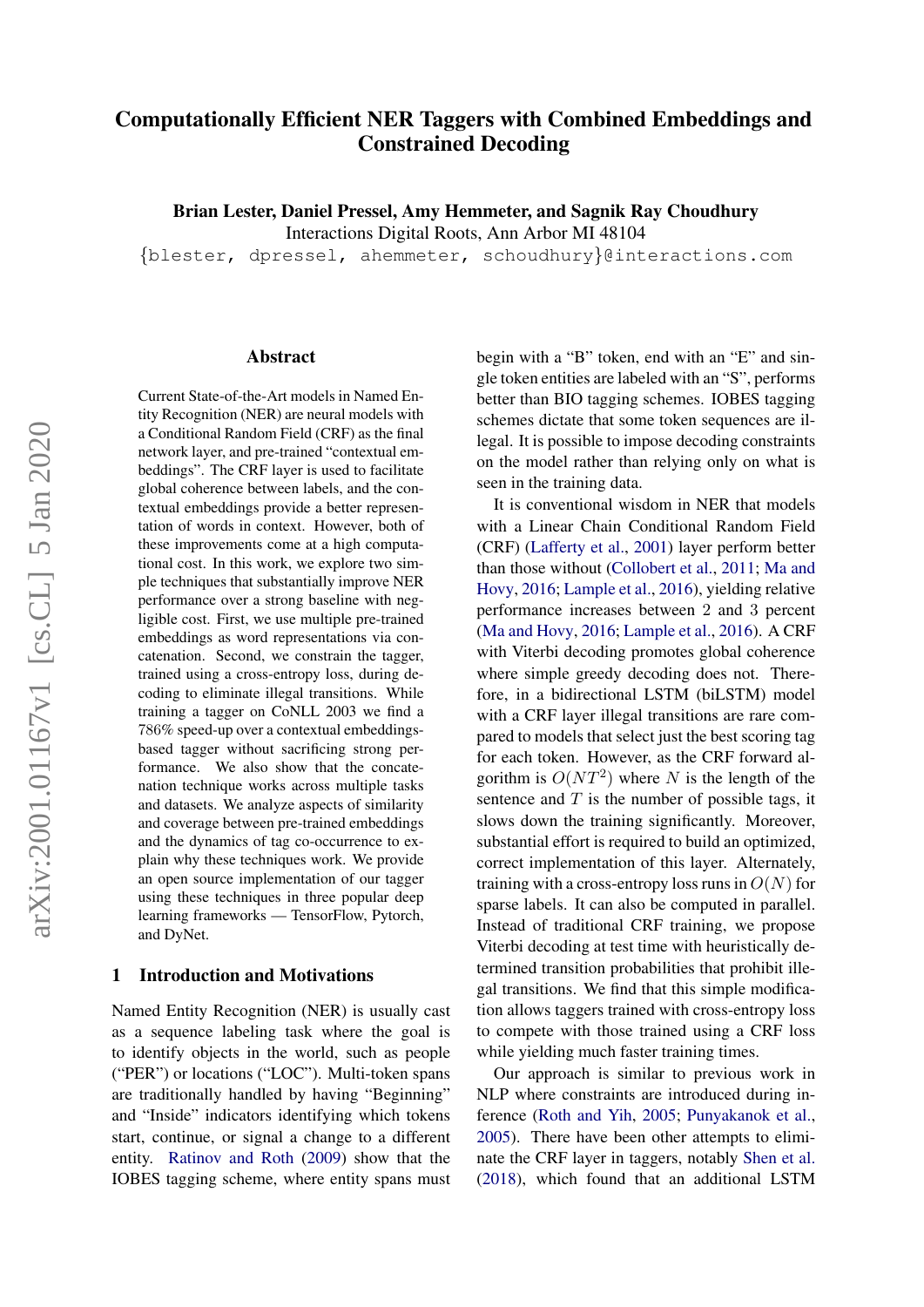greedy decoder layer is competitive with the CRF layer, though their baseline is much weaker than the models found in other work, and the source code was never released. Additionally, their decoder has an auto-regressive relationship that is difficult to parallelize and, in practice, there is still significant overhead at training time. [Chiu and](#page-4-8) [Nichols](#page-4-8) [\(2016\)](#page-4-8) mention good results with a similar decoding scheme but don't provide in-depth analysis, metrics, or test its generality.

Many recent NLP publications have focused on better feature representations via contextual word embeddings [\(Peters et al.,](#page-4-9) [2018,](#page-4-9) [2017;](#page-4-10) [Radford](#page-4-11) [et al.,](#page-4-11) [2018;](#page-4-11) [Akbik et al.,](#page-3-0) [2018;](#page-3-0) [Devlin et al.,](#page-4-12) [2018\)](#page-4-12). These models vary in architecture and pretraining objective but they all encode the input based on the surrounding context in some way. For NER, these papers normally use biLSTM-CRF baselines where words are represented by *single* pre-trained word embeddings.

Contextual embeddings and transfer learning architectures are slow to train and evaluate, which may make them unfeasible for many types of deployments. We find that the concatenation of multiple pre-trained word embeddings instead is much faster and shows consistent improvements over single embeddings, much closer to contextual alternatives.

# 2 Experiments & Results

We use three sequential prediction tasks to test the performance of our concatenated embeddings: NER (CoNLL 2003 [\(Tjong Kim Sang and](#page-5-0) [De Meulder,](#page-5-0) [2003\)](#page-5-0), WNUT-17 [\(Derczynski et al.,](#page-4-13) [2017\)](#page-4-13), and Ontonotes [\(Hovy et al.,](#page-4-14) [2006\)](#page-4-14)) , Slot filling (Snips [\(Coucke et al.,](#page-4-15) [2018\)](#page-4-15)) and POS tagging (TW-POS [\(Gimpel et al.,](#page-4-16) [2011\)](#page-4-16)). We also show results on three classification datasets: SST2 [\(Socher et al.,](#page-5-1) [2013\)](#page-5-1), Snips intent classification [\(Coucke et al.,](#page-4-15) [2018\)](#page-4-15), and AG-News<sup>[1](#page-1-0)</sup>. For each (task, dataset) pair we use the most common embedding used in literature. For all tagging tasks, a biLSTM-CRF model is used. For all classification tasks, a single layer LSTM model is used except for the Snips classification dataset, where a convolutional word-based model is used. The hyperparameters are omitted here for brevity but can be found in our implementation.

The results are presented in Table [1.](#page-2-0) 6B,

27B and 840B are well-known GloVe embeddings [\(Pennington et al.,](#page-4-17) [2014\)](#page-4-17), w2v-30M [\(Pres](#page-4-18)[sel et al.,](#page-4-18) [2018\)](#page-4-18) and GN [\(Mikolov et al.,](#page-4-19) [2013\)](#page-4-19) are Word2Vec embeddings trained on a corpus of 30 million tweets and Google News respectively, and Senna embedding was trained by [\(Collobert](#page-4-2) [et al.,](#page-4-2) [2011\)](#page-4-2). As hypothesized, we see improvements across tasks, datasets, and model architectures when multiple embeddings are concatenated (except for Ontonotes). When compared to a model that only uses a single pre-trained embedding, a model that uses the concatenation of pre-trained and randomly initialized embeddings does 0.6% worse on average, demonstrating that the performance gains are from the combination of different pretrianed embeddings rather than the increase in the number of parameters in the model. In some cases we were able to improve results further by adding several sets of additional embeddings.

To test whether constrained decoding provides results comparable to a CRF layer, we implement a mask that effectively eliminates invalid IOBES transitions by setting those transition score to large negative values. This mask is generated via the rule of IOBES encoding. For example, an "I-" of one class cannot follow a "B-" of a different class or how entities must end in "E-", i.e. "B-" cannot transition directly to an "O". This mask can be applied to the CRF transistion scores or used directly to facilitate Viterbi decoding when no CRF is used.

We investigate the effect of constrained decoding on three NER datasets and one Slot Filling dataset. The results are presented in table [2.](#page-2-1) In three out of four datasets constrained decoding performs comparably or better than CRF, again Ontonotes is the only exception. We observe a 50% improvement in training time on average.

The models were trained using Baseline [\(Pres](#page-4-18)[sel et al.,](#page-4-18) [2018\)](#page-4-18), an open-source framework for creating, training, evaluating and deploying models for NLP.

# 3 Analysis

We observe that concatenated embeddings trained on sufficiently different datasets perform well in our experiments. We hypothesized that each embedding set augments the meaning representations, making them more useful for the downstream tagging task. To test this theory, we looked

<span id="page-1-0"></span><sup>&</sup>lt;sup>1</sup>http://www.di.unipi.it/~qulli/AG\_ [corpus\\_of\\_news\\_articles.html](http://www.di.unipi.it/~gulli/AG_corpus_of_news_articles.html)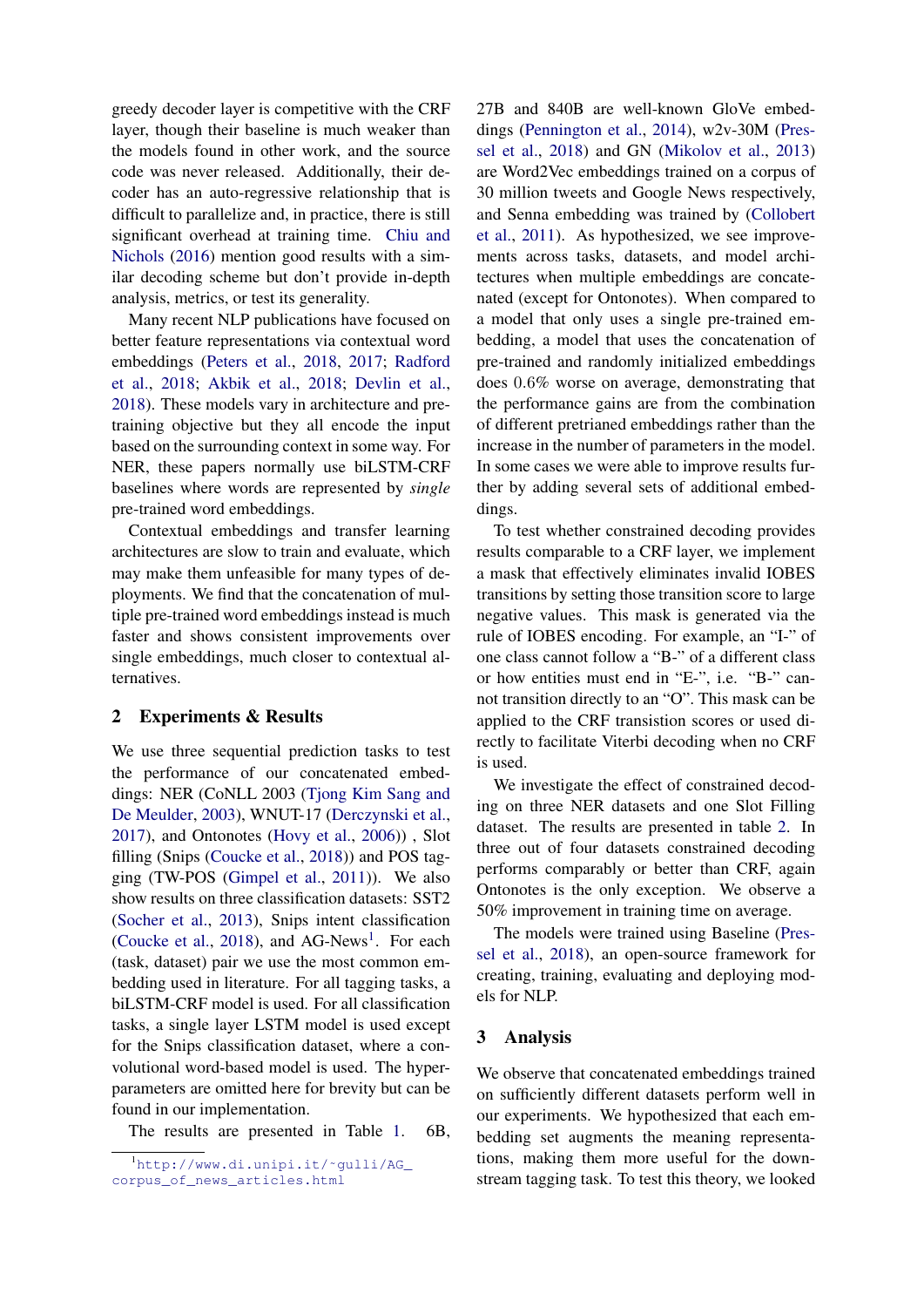<span id="page-2-0"></span>

| Task                | Dataset          | Model       | Embeddings         | mean  | std  | min   | max   |
|---------------------|------------------|-------------|--------------------|-------|------|-------|-------|
| <b>NER</b>          | CoNLL            | biLSTM-CRF  | 6 <sub>B</sub>     | 91.12 | 0.21 | 90.62 | 91.37 |
|                     |                  |             | Senna              | 90.48 | 0.27 | 90.02 | 90.81 |
|                     |                  |             | 6B, Senna          | 91.47 | 0.25 | 91.15 | 92.00 |
|                     | WNUT-17          | biLSTM-CRF  | 27B                | 39.20 | 0.71 | 37.98 | 40.33 |
|                     |                  |             | 27B, w2v-30M       | 39.52 | 0.83 | 38.09 | 40.39 |
|                     |                  |             | 27B, w2v-30M, 840B | 40.33 | 1.13 | 38.38 | 41.99 |
|                     | Ontonotes        | biLSTM-CRF  | 6 <sub>B</sub>     | 87.43 | 0.13 | 87.15 | 87.57 |
|                     |                  |             | 6B, Senna          | 87.41 | 0.17 | 87.14 | 87.74 |
| <b>Slot Filling</b> | Snips            | biLSTM-CRF  | 6 <sub>B</sub>     | 95.84 | 0.29 | 95.39 | 96.21 |
|                     |                  |             | <b>GN</b>          | 95.28 | 0.41 | 94.51 | 95.81 |
|                     |                  |             | 6B, GN             | 96.04 | 0.28 | 95.39 | 96.21 |
| <b>POS</b>          | <b>TW-POS</b>    | biLSTM-CRF  | $w2v-30M$          | 89.21 | 0.28 | 88.72 | 89.74 |
|                     |                  |             | 27B                | 89.63 | 0.19 | 89.35 | 89.92 |
|                     |                  |             | 27B, w2v-30M       | 90.35 | 0.20 | 89.99 | 90.60 |
|                     |                  |             | 27B, w2v-30M, 840B | 90.75 | 0.14 | 90.53 | 91.02 |
| Classification      | SST <sub>2</sub> | <b>LSTM</b> | 840B               | 88.39 | 0.45 | 87.42 | 89.07 |
|                     |                  |             | GN                 | 87.58 | 0.54 | 86.16 | 88.19 |
|                     |                  |             | 840B, GN           | 88.57 | 0.44 | 87.59 | 89.24 |
|                     | <b>AG-NEWS</b>   | <b>LSTM</b> | 840B               | 92.53 | 0.45 | 87.42 | 89.07 |
|                     |                  |             | <b>GN</b>          | 92.20 | 0.18 | 91.80 | 92.40 |
|                     |                  |             | 840B, GN           | 92.60 | 0.20 | 92.30 | 92.86 |
|                     | Snips            | Conv        | 840B               | 97.47 | 0.33 | 97.01 | 97.86 |
|                     |                  |             | <b>GN</b>          | 97.40 | 0.27 | 97.00 | 97.86 |
|                     |                  |             | 840B, GN           | 97.63 | 0.52 | 97.00 | 98.29 |

Table 1: Results using multiple embeddings applied to several tasks and datasets. NER and Slot Filling tasks report entity level F1. POS tagging and Classification report accuracy. All results are reported across 10 runs.

<span id="page-2-1"></span>

| Dataset   | Model      | mean  | std  | max   |
|-----------|------------|-------|------|-------|
| CoNLL     | <b>CRF</b> | 91.47 | 0.25 | 92.00 |
|           | Constrain  | 91.44 | 0.23 | 91.90 |
| WNUT-17   | <b>CRF</b> | 40.33 | 1.13 | 41.99 |
|           | Constrain  | 40.59 | 1.06 | 41.71 |
| Snips     | <b>CRF</b> | 96.04 | 0.28 | 96.35 |
|           | Constrain  | 96.07 | 0.17 | 96.29 |
| Ontonotes | <b>CRF</b> | 87.43 | 0.26 | 87.57 |
|           | Constrain  | 86.13 |      | 86.72 |

Table 2: Results of tagging with constraints vs a CRF. For each, we use the best embedding combination as found in table [1.](#page-2-0) Scores are reported across 10 runs.

at the similarity of various pre-trained embeddings. We define similarity as the Jaccard overlap percentage between the 10 nearest neighbors for each of the top 200 words in the dataset by frequency. Embeddings that complement the base embedding set should have a low similarity, otherwise they would not add much extra information. More similar embeddings experienced less of a performance boost than dissimilar embeddings. However, similarity was not a perfect predictor of whether the model will improve with concatenated embeddings. We also investigated coverage — the proportion of words in the dataset found in the pretrained vocabulary. While Google News vectors have low overlap with the GloVe 6B embeddings, which should augment the information in the word representations, they are used so rarely that they do not add a significant performance gain. Table [3](#page-3-1) shows how model performance changes with different embedding combinations on CoNLL 2003 dataset. When finding complementary embeddings, it seems necessary both that embedding sets are highly attested and have low similarity to one another to improve performance.

For constrained decoding, we leverage the IOBES tagging scheme rather than BIO tagging, allowing us to inject more structure into the decoding mask. Our tests with BIO tagging failed to show the large gains we realized when we applied IOBES tagging. When run on the develop-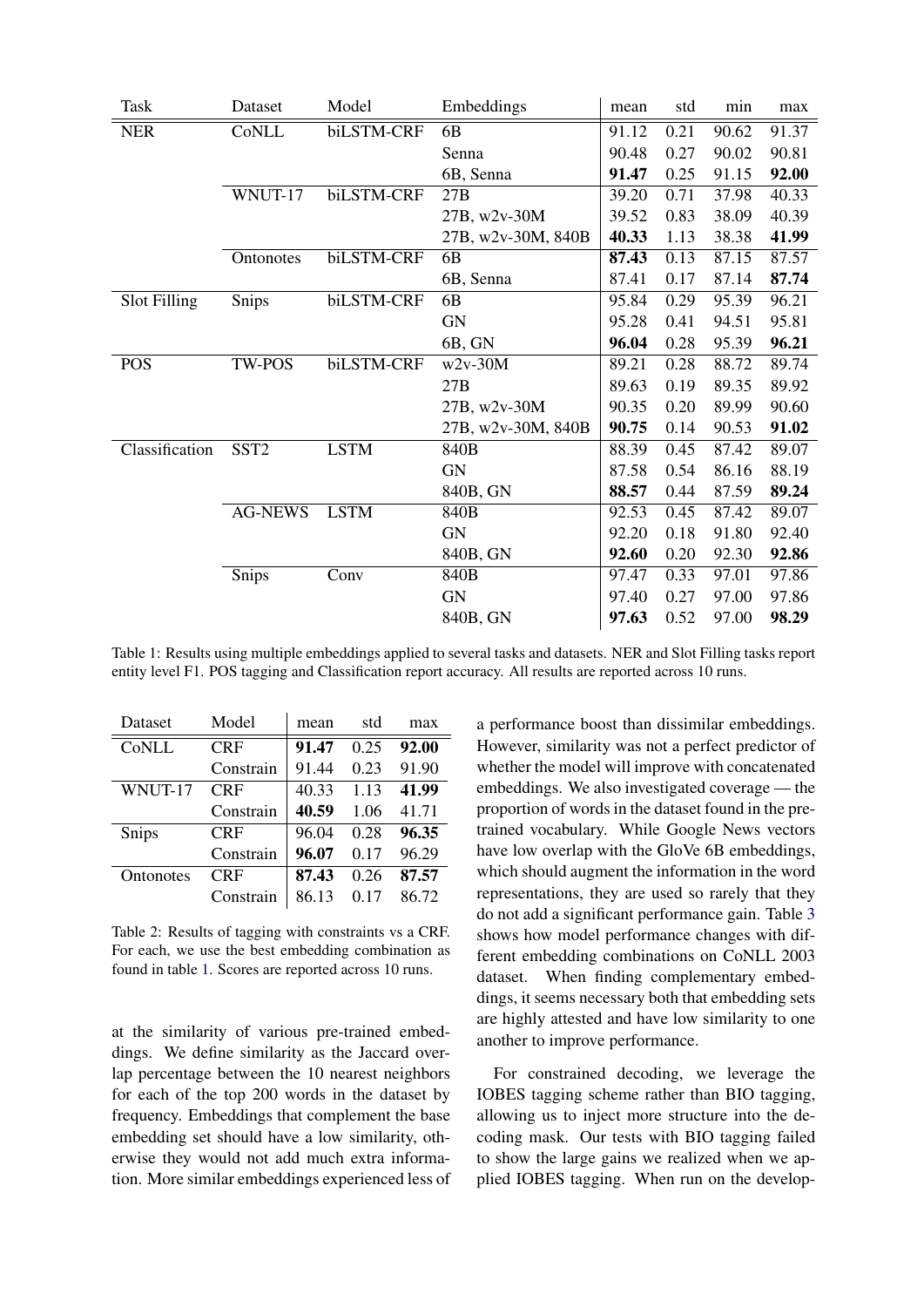<span id="page-3-1"></span>

|                   | Overlap |      | Attested  |      | Performance |       |
|-------------------|---------|------|-----------|------|-------------|-------|
| Embeddings        | train   | dev  | train     | dev  | mean        | std   |
| Senna             | 18.9    |      | 20.8 74.3 |      | 80.3 91.466 | 0.247 |
| GloVe twitter 27B | 24.9    | 27.2 | 68.1      | 76.1 | 91.098      | 0.135 |
| GloVe 840B        | 41.7    | 40.6 | 83.2      |      | 88.5 91.011 | 0.228 |
| GloVe 42B         | 45.5    | 453  | 90.4      | 93.8 | 91.163      | 0.146 |
| GoogleNews        | 25.2    | 26.8 | 55.9      | 65.1 | 90.948      | 0.180 |

Table 3: Embedding similarity as defined by average Jaccard similarity of the 10 nearest neighbors on the top 200 words in CoNLL 2003. Performance is the F1 score of each embedding when paired with Glove-6B-100d vectors.

ment set of CoNLL 2003, an unconstrained tagger made 125 illegal transitions with 114 of them resulting in an entity shift. Of these, 46 entity shifts caused errors.

It might seem that the constrained decoder does not have performance parity with the CRF on Ontonotes because Ontonotes has many more entity types (18) than either CoNLL (4) or WNUT (6). However the constrained decoder does offer superior performance on Snips with 39 types.

To help analyze when and how constrained decoding works, we define the concept of "strictly dominated tokens". An ambiguous token is a token whose type takes multiple tag values throughout the dataset. A strictly dominated token is one that is normally ambiguous but can only take a single tag value because of the previous tag. Because the constrained decoding eliminates illegal transitions, we would expect that on datasets where it performs well, a large proportion of tokens are strictly dominated. This tends to hold true only 15.6% of Ontonotes's ambiguous tokens are strictly dominated while 70.7% of CoNLL's tokens are and for WNUT17 73.6% are.

Despite the constrained decoder's performance on Snips, its strictly dominated token ratio is only 25.5%; we believe the ambiguity of the first token in an entity plays a role. Since we are no longer benefiting from the strictly dominated tokens, we suspected that the B- and S- tokens must be fairly unambiguous. In the Snips dataset 63.7% of these tokens are unambiguous — they are only ever tagged as that entity token. CoNLL and WNUT have similarly high percentages (62.3%) and 75.2%) compared to Ontonotes with 46.5%.

While a single metric does not completely capture the effectiveness of the constrained decoding, the metrics chosen are good proxies to estimate the effectiveness of the constrained decoder and the trends are present across multiple datasets.

# 4 Conclusion

Recent large-scale contextual pre-training and transfer learning efforts are exciting but produce relatively slow models. For tagging tasks a CRF layer introduces substantial computational cost as well. We propose two lightweight techniques: concatenation of pre-trained embeddings and constrained decoding. We show that individually each of these techniques has a significant impact on error reduction and, when used together, improves speed significantly with very little cost in performance.

Our analysis suggests that each concatenated embedding should individually have good coverage over the training set and exhibit representational diversity from the rest of the embeddings. For constrained decoding, our performance either exceeds or is on par with that of a CRF while exhibiting a 50% wall clock improvement at training time. We show that the constrained decoder can be used on common datasets where many tokens are conditionally unambiguous based on the rules of IOBES encoding.

In future work, we intend to try other methods of embeddings combination. The constrained decoder can be extended to use transition probabilities estimated from the training set in addition to masking illegal moves. In theory this should boost performance without adversely impacting speed. Also, automated tools can be developed towards a more principled approach for finding out which embeddings should be combined or whether CRFs should be replaced by a constrained decoder for a particular (task, dataset) pair.

# References

<span id="page-3-0"></span>Alan Akbik, Duncan Blythe, and Roland Vollgraf. 2018. Contextual string embeddings for sequence labeling. In *COLING*.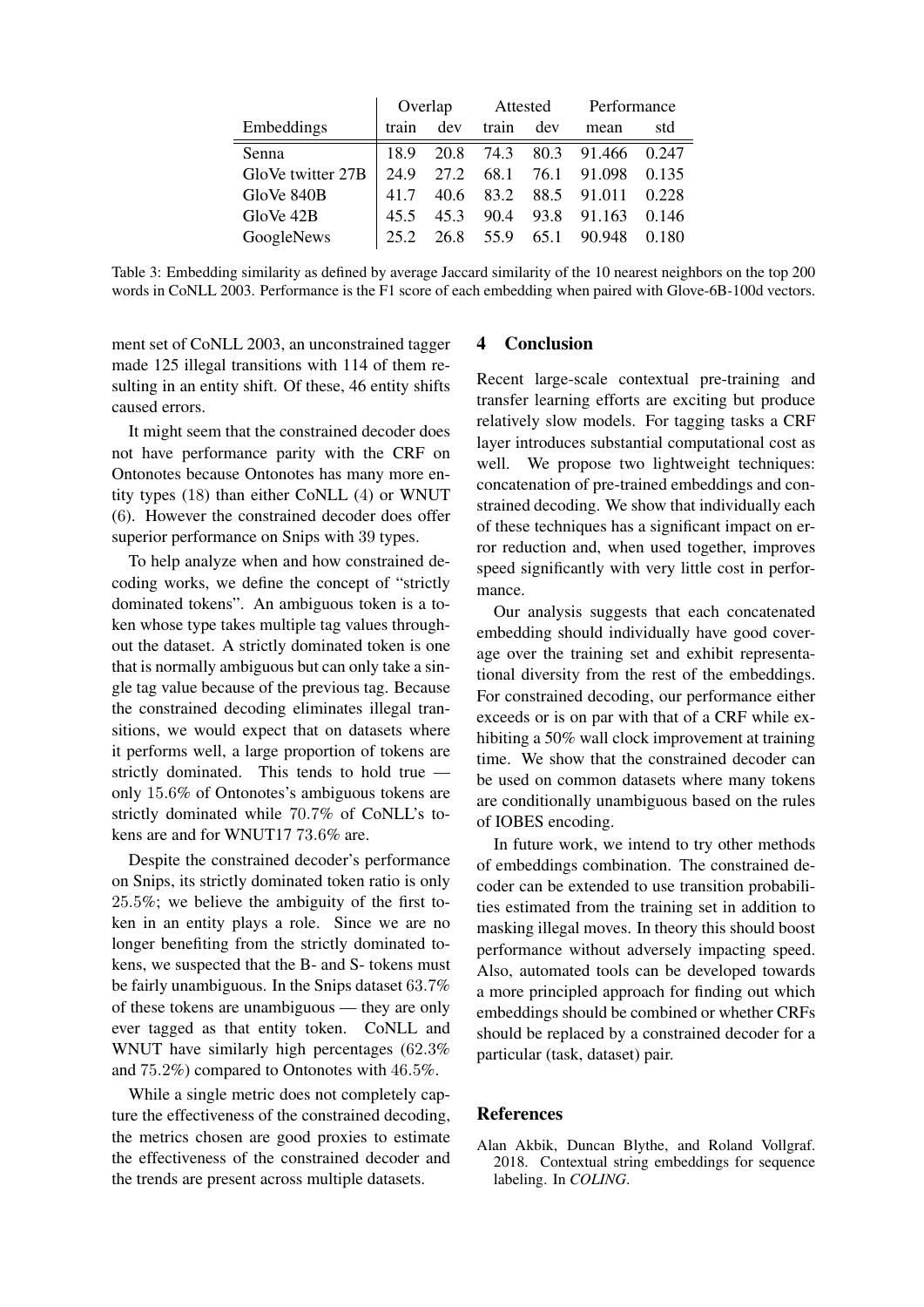- <span id="page-4-8"></span>Jason P. C. Chiu and Eric Nichols. 2016. Named entity recognition with bidirectional lstm-cnns. *TACL*, 4:357–370.
- <span id="page-4-2"></span>Ronan Collobert, Jason Weston, Lon Bottou, Michael Karlen, Koray Kavukcuoglu, and Pavel P. Kuksa. 2011. [Natural language processing \(almost\) from](http://dblp.uni-trier.de/db/journals/jmlr/jmlr12.html#CollobertWBKKK11) [scratch.](http://dblp.uni-trier.de/db/journals/jmlr/jmlr12.html#CollobertWBKKK11) *Journal of Machine Learning Research*, 12:2493–2537.
- <span id="page-4-15"></span>Alice Coucke, Alaa Saade, Adrien Ball, Théodore Bluche, Alexandre Caulier, David Leroy, Clément Doumouro, Thibault Gisselbrecht, Francesco Caltagirone, Thibaut Lavril, Maël Primet, and Joseph Dureau. 2018. Snips voice platform: an embedded spoken language understanding system for private-by-design voice interfaces. *arXiv preprint*, arXiv:1805.10190.
- <span id="page-4-13"></span>Leon Derczynski, Eric Nichols, Marieke van Erp, and Nut Limsopatham. 2017. Results of the wnut2017 shared task on novel and emerging entity recognition. In *Proceedings of the 3rd Workshop on Noisy, User-generated Text*.
- <span id="page-4-12"></span>Jacob Devlin, Ming-Wei Chang, Kenton Lee, and Kristina Toutanova. 2018. Bert: Pre-training of deep bidirectional transformers for language understanding. *arXiv preprint arXiv:1810.04805*.
- <span id="page-4-16"></span>Kevin Gimpel, Nathan Schneider, Brendan O'Connor, Dipanjan Das, Daniel Mills, Jacob Eisenstein, Michael Heilman, Dani Yogatama, Jeffrey Flanigan, and Noah A. Smith. 2011. [Part-of-speech tagging](http://dl.acm.org/citation.cfm?id=2002736.2002747) [for twitter: annotation, features, and experiments.](http://dl.acm.org/citation.cfm?id=2002736.2002747) In *Proceedings of the 49th Annual Meeting of the Association for Computational Linguistics: Human Language Technologies: short papers - Volume 2*, HLT '11, pages 42–47, Stroudsburg, PA, USA. Association for Computational Linguistics.
- <span id="page-4-14"></span>Eduard Hovy, Mitchell Marcus, Martha Palmer, Lance Ramshaw, and Ralph Weischedel. 2006. [Ontonotes:](http://dl.acm.org/citation.cfm?id=1614049.1614064) [The 90% solution.](http://dl.acm.org/citation.cfm?id=1614049.1614064) In *Proceedings of the Human Language Technology Conference of the NAACL, Companion Volume: Short Papers*, NAACL-Short '06, pages 57–60, Stroudsburg, PA, USA. Association for Computational Linguistics.
- <span id="page-4-1"></span>John D. Lafferty, Andrew McCallum, and Fernando C. N. Pereira. 2001. [Conditional random fields:](http://dl.acm.org/citation.cfm?id=645530.655813) [Probabilistic models for segmenting and labeling se](http://dl.acm.org/citation.cfm?id=645530.655813)[quence data.](http://dl.acm.org/citation.cfm?id=645530.655813) In *Proceedings of the Eighteenth International Conference on Machine Learning*, ICML '01, pages 282–289, San Francisco, CA, USA. Morgan Kaufmann Publishers Inc.
- <span id="page-4-4"></span>Guillaume Lample, Miguel Ballesteros, Sandeep Subramanian, Kazuya Kawakami, and Chris Dyer. 2016. [Neural architectures for named entity recognition.](http://aclweb.org/anthology/N/N16/N16-1030.pdf) In *NAACL HLT 2016, The 2016 Conference of the North American Chapter of the Association for Computational Linguistics: Human Language Technologies, San Diego California, USA, June 12-17, 2016*, pages 260–270.
- <span id="page-4-3"></span>Xuezhe Ma and Eduard Hovy. 2016. [End-to-end se](http://www.aclweb.org/anthology/P16-1101)[quence labeling via bi-directional lstm-cnns-crf.](http://www.aclweb.org/anthology/P16-1101) In *Proceedings of the 54th Annual Meeting of the Association for Computational Linguistics (Volume 1: Long Papers)*, pages 1064–1074, Berlin, Germany. Association for Computational Linguistics.
- <span id="page-4-19"></span>Tomas Mikolov, Kai Chen, Greg S. Corrado, and Jeffrey Dean. 2013. [Efficient estimation of word repre](http://arxiv.org/abs/1301.3781)[sentations in vector space.](http://arxiv.org/abs/1301.3781)
- <span id="page-4-17"></span>Jeffrey Pennington, Richard Socher, and Christopher D. Manning. 2014. [Glove: Global vectors for](http://www.aclweb.org/anthology/D14-1162) [word representation.](http://www.aclweb.org/anthology/D14-1162) In *Empirical Methods in Natural Language Processing (EMNLP)*, pages 1532– 1543.
- <span id="page-4-10"></span>Matthew E. Peters, Waleed Ammar, Chandra Bhagavatula, and Russell Power. 2017. [Semi-supervised](https://doi.org/10.18653/v1/P17-1161) [sequence tagging with bidirectional language mod](https://doi.org/10.18653/v1/P17-1161)[els.](https://doi.org/10.18653/v1/P17-1161) In *Proceedings of the 55th Annual Meeting of the Association for Computational Linguistics, ACL 2017, Vancouver, Canada, July 30 - August 4, Volume 1: Long Papers*, pages 1756–1765.
- <span id="page-4-9"></span>Matthew E. Peters, Mark Neumann, Mohit Iyyer, Matt Gardner, Christopher Clark, Kenton Lee, and Luke Zettlemoyer. 2018. Deep contextualized word representations. In *Proc. of NAACL*.
- <span id="page-4-18"></span>Daniel Pressel, Sagnik Ray Choudhury, Brian Lester, Yanjie Zhao, and Matt Barta. 2018. [Baseline: A](http://aclweb.org/anthology/W18-2506) [library for rapid modeling, experimentation and de](http://aclweb.org/anthology/W18-2506)[velopment of deep learning algorithms targeting nlp.](http://aclweb.org/anthology/W18-2506) In *Proceedings of Workshop for NLP Open Source Software (NLP-OSS)*, pages 34–40. Association for Computational Linguistics.
- <span id="page-4-6"></span>Vasin Punyakanok, Dan Roth, Wen-tau Yih, and Dav Zimak. 2005. [Learning and inference over con](http://dl.acm.org/citation.cfm?id=1642293.1642473)[strained output.](http://dl.acm.org/citation.cfm?id=1642293.1642473) In *Proceedings of the 19th International Joint Conference on Artificial Intelligence*, IJCAI'05, pages 1124–1129, San Francisco, CA, USA. Morgan Kaufmann Publishers Inc.
- <span id="page-4-11"></span>Alec Radford, Karthik Narasimhan, Tim Salimans, and Ilya Sutskever. 2018. [Improving language under](https://s3-us-west-2.amazonaws.com/openai-assets/research-covers/language-unsupervised/language_understanding_paper.pdf)[standing by generative pre-training.](https://s3-us-west-2.amazonaws.com/openai-assets/research-covers/language-unsupervised/language_understanding_paper.pdf)
- <span id="page-4-0"></span>Lev Ratinov and Dan Roth. 2009. Design challenges and misconceptions in named entity recognition. In *CoNLL 2009 - Proceedings of the Thirteenth Conference on Computational Natural Language Learning*, pages 147–155.
- <span id="page-4-5"></span>Dan Roth and Wen-tau Yih. 2005. [Integer linear pro](https://doi.org/10.1145/1102351.1102444)[gramming inference for conditional random fields.](https://doi.org/10.1145/1102351.1102444) In *Proceedings of the 22Nd International Conference on Machine Learning*, ICML '05, pages 736– 743, New York, NY, USA. ACM.
- <span id="page-4-7"></span>Yanyao Shen, Hyokun Yun, Zachary C. Lipton, Yakov Kronrod, and Animashree Anandkumar. 2018. [Deep active learning for named entity recog](https://openreview.net/forum?id=ry018WZAZ)[nition.](https://openreview.net/forum?id=ry018WZAZ) In *International Conference on Learning Representations*.